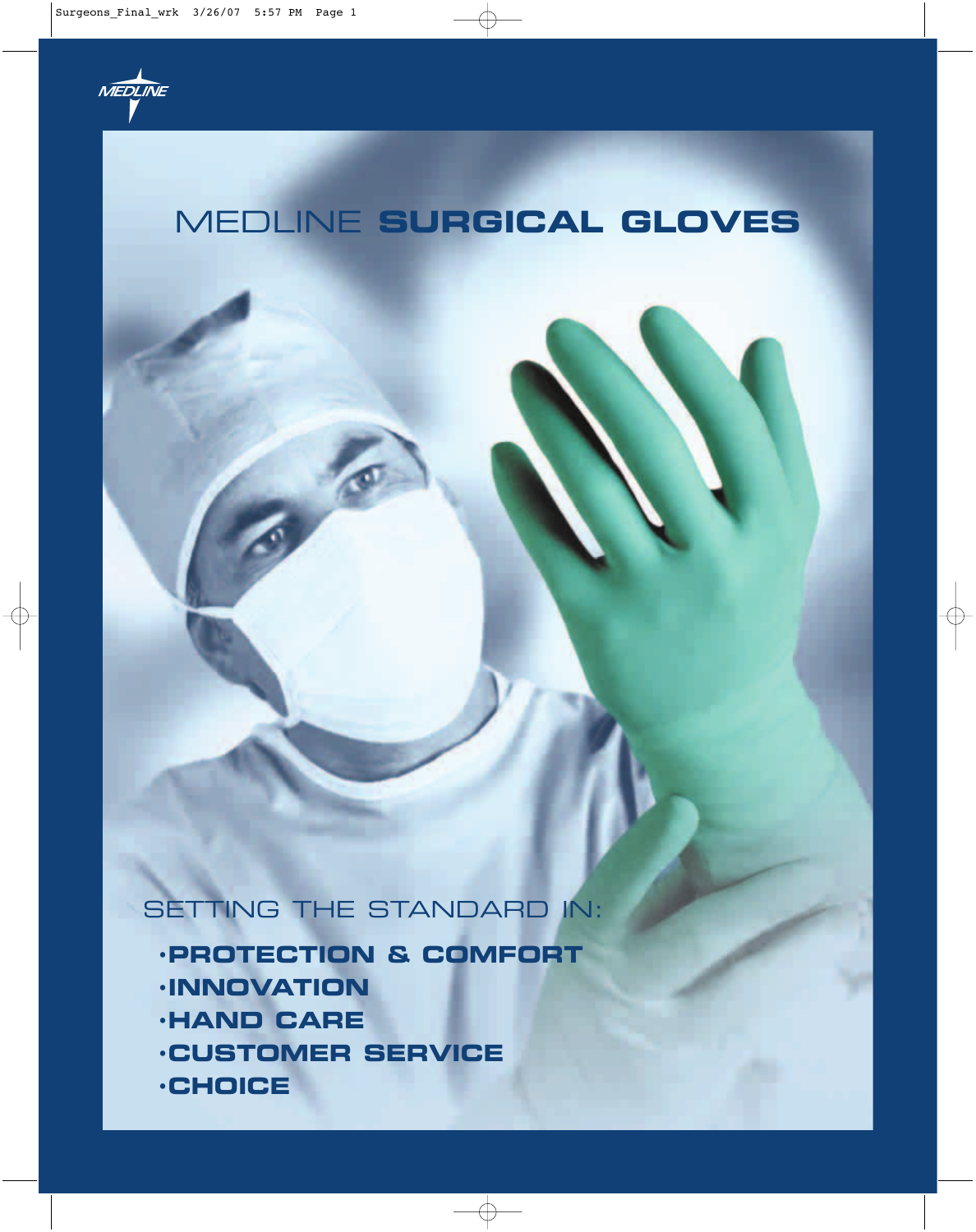# **MEDLINE THE MOST COMPREHENSIVE SURGICAL GLOVE OFFERING...**

### **MEDLINE**

- •We are the market leader in examination gloves, as well as the fastest growing surgical glove company in the industry.
- •We have been manufacturing quality surgical gloves for over a decade and are the glove of choice for many leading healthcare facilities worldwide.
- •We have a full line of latex, latex-free and specialty gloves in a variety of styles.
- •*What sets us apart* is that we have unique patented technologies and innovative designs that other glove companies don't have.

### **SUPPORT IS KEY**

We realize that a quality glove, reliable service and a great price doesn't mean much if you don't have the support from your glove company. This especially holds true with surgical gloves because of the clinical sensitivity related to choosing a new surgical glove supplier.

### *Medline employs:*

- •700 full-time sales representatives
- •70 product specialists and on-staff clinicians
- •Team of glove specialists.These specialists are all fully trained on Medline's entire line of surgical gloves and they will be an integral component in converting the facility to the Medline gloves.





Several enhanced programs available to you are:

### **GLOVE MANAGEMENT PROGRAM**

Working with your local Medline sales representative and specialists, we can help you with key initiatives you may have such as:

- •Eliminating product waste and misuse
- •Improving patient and worker safety
- •Reducing inventory/SKU's
- •Lowering costs
- •Eliminating powder or latex in the O.R.

### **GLOVE EDUCATION PROGRAMS**

Medline offers various educational programs such as lectures, training videos, regional seminars and discussions, interactive software and online resources, as well as our over 50 CEU programs.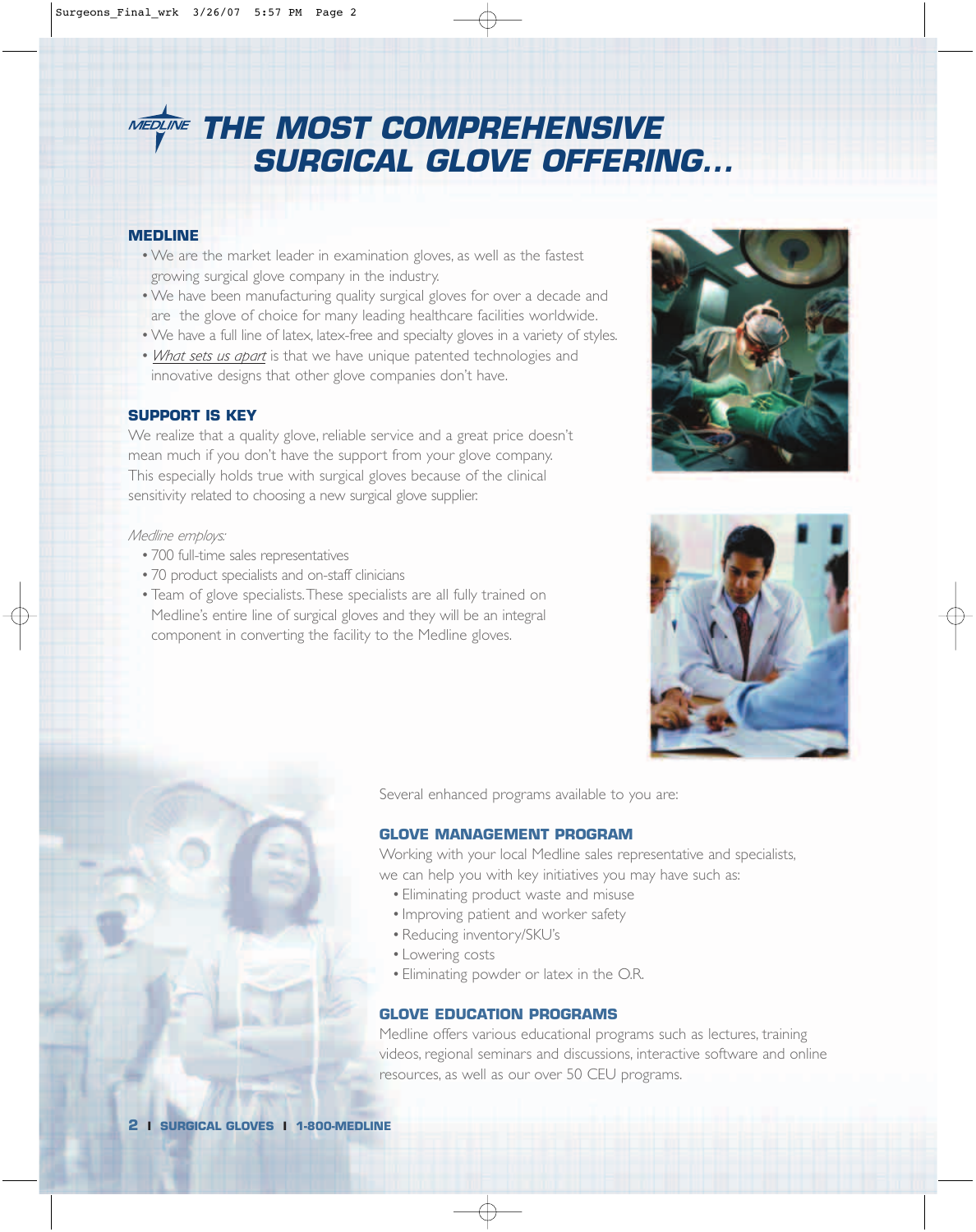### **LATEX FIT. LATEX FEEL. LATEX-FREE.**

Medline's Sensicare® latex-free powder-free surgical gloves offer the fit and feel of the finest latex gloves, without the harmful latex proteins.The Sensicare surgical gloves are specially made from ISOLEX™, a proprietary, synthetic polyisoprene material that mimics the physical properties of latex. In addition, the Sensicare surgical gloves are made with our Aloe*touch* technology to provide you with the finest, most innovative surgical glove available.



*All results must comply with rigorous Medline standards which are more stringent than the FDA requires.*

### **MEDLINE'S QUALITY ASSURANCE PROGRAM**

Developed to ensure that you receive the highest quality gloves every time you order from Medline.The quality of Medline's surgical gloves comes from rigorously monitoring the manufacturing process as well as the final product. Quality gloves most importantly must be safe; they should also be easy to don, comfortable, and sensitive. When evaluating any glove, it is important to understand the steps that are taken to assure quality.

### **100% INSPECTED FOR:**

- Thickness Dimension consistency
- Elongation Pin holes/tears
- 
- •Tensile strength



**ISOLEX™ Polyisoprene**



### **THE MIRACLE OF ISOLEX™**

On the molecular level, the structure of ISOLEX™ is almost identical to natural rubber latex, providing the fit and feel of the best latex gloves. However, as synthetic latex, ISOLEX™ doesn't contain the proteins, allergens and impurities found in natural rubber latex.

**3 I SURGICAL GLOVES I 1-800-MEDLINE**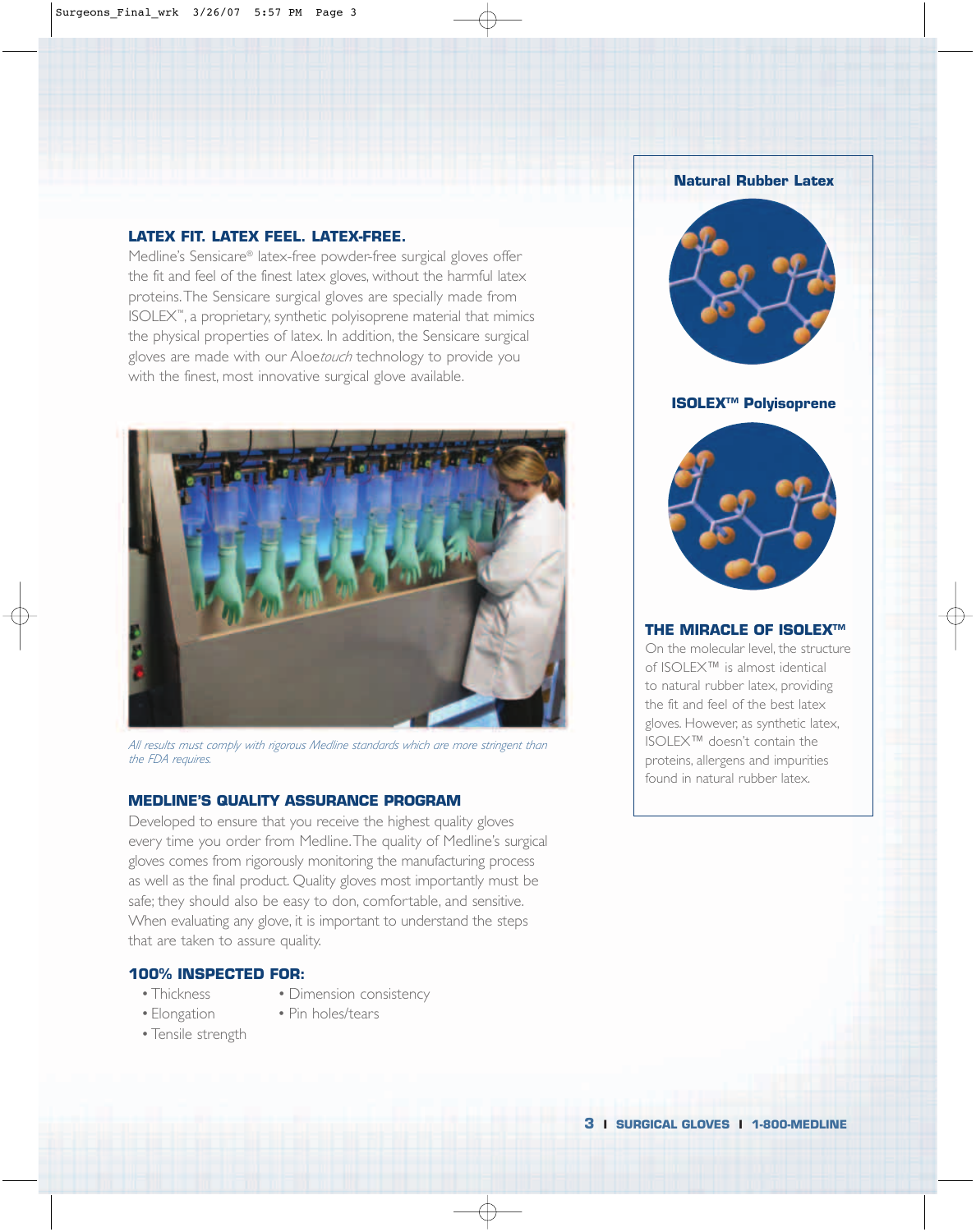

Medline's latex-free gloves are a perfect fit for everyone in the O.R., providing added latex-free protection for both your surgical staff and your patients. All of Medline's powder-free, latex-free gloves have a proprietary inner polymer coating which allows for easy donning and double gloving.

### **SENSICARE® POLYISOPRENE WITH ALOE:** With Aloetouch Technology

- State-of-the-art Polyisoprene synthetic material that provides the fit, feel and durability of natural rubber latex without the harmful latex proteins. • Inner coating of pure Aloe Vera helps
- moisturize and soothe dry, irritated hands.

**Packaging:** 25 pairs/box, 4 boxes/case, 100 pairs/case

| <b>Item Number</b> | <b>Size</b> | <b>Item Number</b> | <b>Size</b> |  |
|--------------------|-------------|--------------------|-------------|--|
| 377055             | 5.5         | 377075             | 75          |  |
| 377060             | 6()         | 377080             | 80          |  |
| 377065             | 6.5         | 377085             | 85          |  |
| 377070             |             | 377090             | 90          |  |

*Note: To order by the box, simply add a "Z" to the end of the item number.*

## **SENSICARE® GREEN**

- 15% thinner than Sensicare and lightly textured for enhanced sensitivity.
- Can be used alone or under the Sensicare when double gloving.
- Made from synthetic Polyisoprene.
- Inner coating of pure Aloe Vera helps moisturize and soothe dry, irritated hands.

**Packaging:** 25 pairs/box, 4 boxes/case, 100 pairs/case

| <b>Item Number</b> | <b>Size</b> | <b>Item Number</b> | <b>Size</b> |
|--------------------|-------------|--------------------|-------------|
| MDS208055          | 5.5         | MDS208075          | /5          |
| MDS208060          | 6()         | MDS208080          | 8()         |
| MDS208065          | 65          | MDS208085          | 85          |
| MDS208070          |             | MDS208090          | 9 N         |

*Note: To order by the box, simply add a "Z" to the end of the item number.*

### **NEOLON™ 2G:**

- Made with a 2nd generation **Neoprene**, a synthetic material that is softer, more comfortable and durable compared to traditional neoprene gloves.
- Powder-free
- Lightly textured for enhanced sensitivity.

• Soft brown color • Beaded cuff

- Unique reinforced
- cuff to resist tearing
- 100% inspected • Anti-rolldown
	- cuff design

**Packaging:** 25 pairs/box, 4 boxes/case, 100 pairs/case

| <b>Item Number</b> | <b>Size</b> | <b>Item Number</b> | <b>Size</b> |
|--------------------|-------------|--------------------|-------------|
| MDS207055          | 55          | MDS207075          | 75          |
| MDS207060          | 6()         | MDS207080          | 80          |
| MDS207065          | 65          | MDS207085          | 85          |
| MDS207070          |             | MDS207090          | 9 N         |

*Note: To order by the box, simply add a "Z" to the end of the item number.*



- Powder-free • Beaded cuff
- Unique reinforced
- cuff to resist tearing
- 100% inspected
- Anti-rolldown cuff design

- **POLYISOPRENE WITH ALOE:** With Aloetouch Technology
	- Powder-free
		- Beaded cuff
	- Unique reinforced cuff to resist tearing
	- 100% inspected
	- Anti-rolldown cuff design



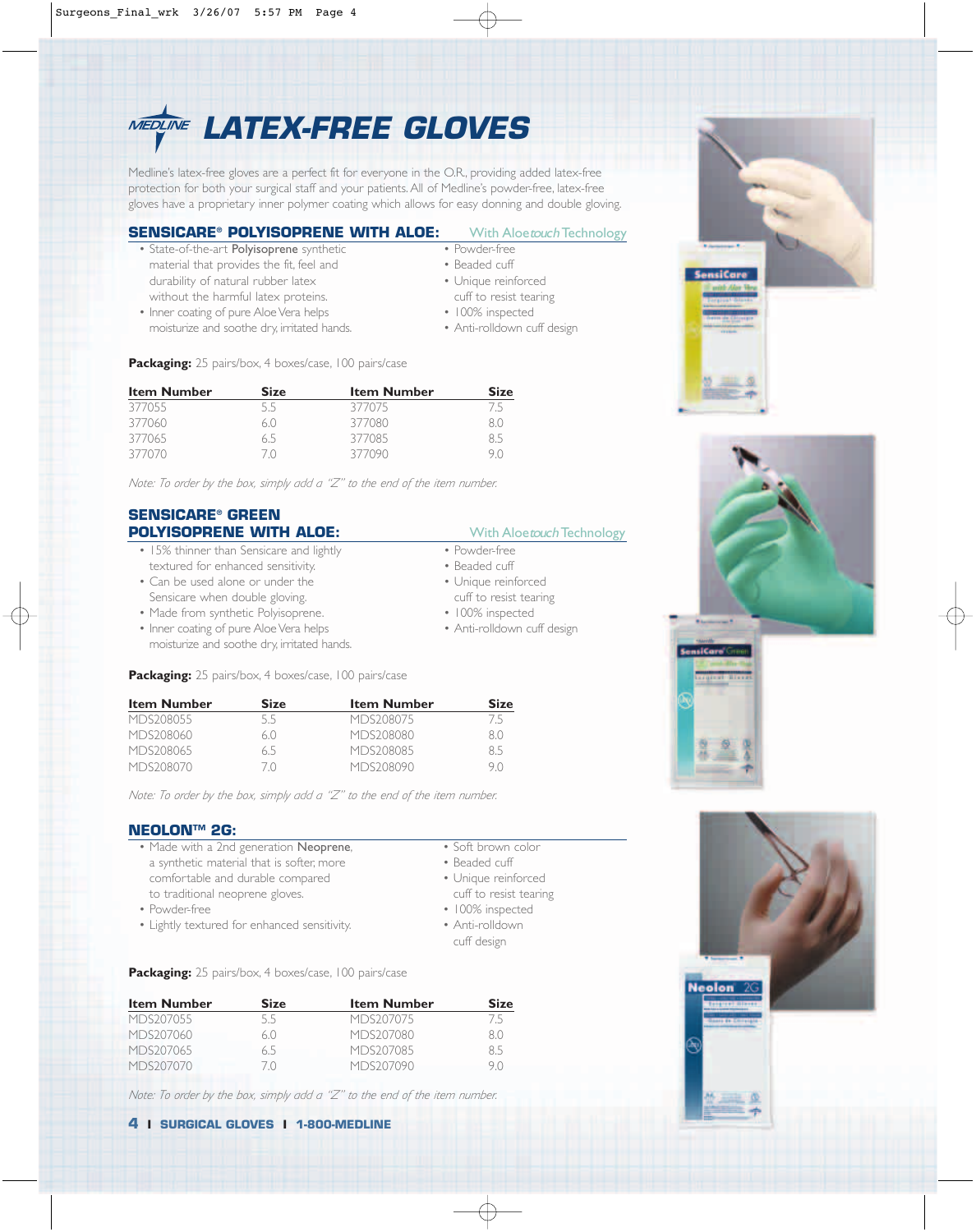"We wear sterile gloves all day - every day in surgery, our hands take punishment from the irritation of the powder and latex in these gloves. Over the last year, my hands have gotten progressively worse due to a glove sensitivity. I wore the Aloe*touch* gloves for a few days and my hands completely cleared up. I could not believe the difference. For the first time in years, my hands were not cracked, red or irritated.These gloves are truly amazing." -- Tammy Acosta, RN, Orange Coast Memorial Medical Center

# **HAND CARE SOLUTIONS...**

### **ALOETOUCH ® TECHNOLOGY - WHY IT'S IMPORTANT**

Your skin is your body's first line of defense against the environment around you. Healthcare professionals know first hand the issues of developing dry, irritated skin from frequently wearing gloves and washing their hands. In surgery, these hand care concerns are even greater because gloves are worn for long periods of time, plus the powder used in many surgical gloves and the alcohol concentrated scrub solutions dry out your hands.To help you combat these issues, Medline developed a full line of Aloe*touch* Surgical Gloves in 2002.

Similar to our Aloe*touch* exam gloves introduced in 1999, the surgical gloves are coated with pure Aloe Vera. As you wear the gloves, your own body heat activates the Aloe, releasing it onto your hands. By wearing the Aloe*touch* surgical glove as your glove of choice, you will help to keep your hands soft and healthy.

In clinical evaluations, respondents preferred Aloe*touch* gloves to their current glove, and noticed a significant difference in how their hands felt after the trail period.

100% of study participants exhibited "marked improvement" in skin quality after an average of only 10 days. *Dr. Dennis West, Northwestern University,AJIC, 2003*

Skin moisturizing products can prevent drying, discomfort and dermatitis, and reduce bacterial shedding from the skin.

### *AORN Recommended Practice I-6, 2003*

*Only pure aloe is used in our surgical gloves.*



*The* Aloe*touch technology is available on a variety of latex and latex-free surgical and examination gloves. Please ask your local sales representative to detail the gloves.*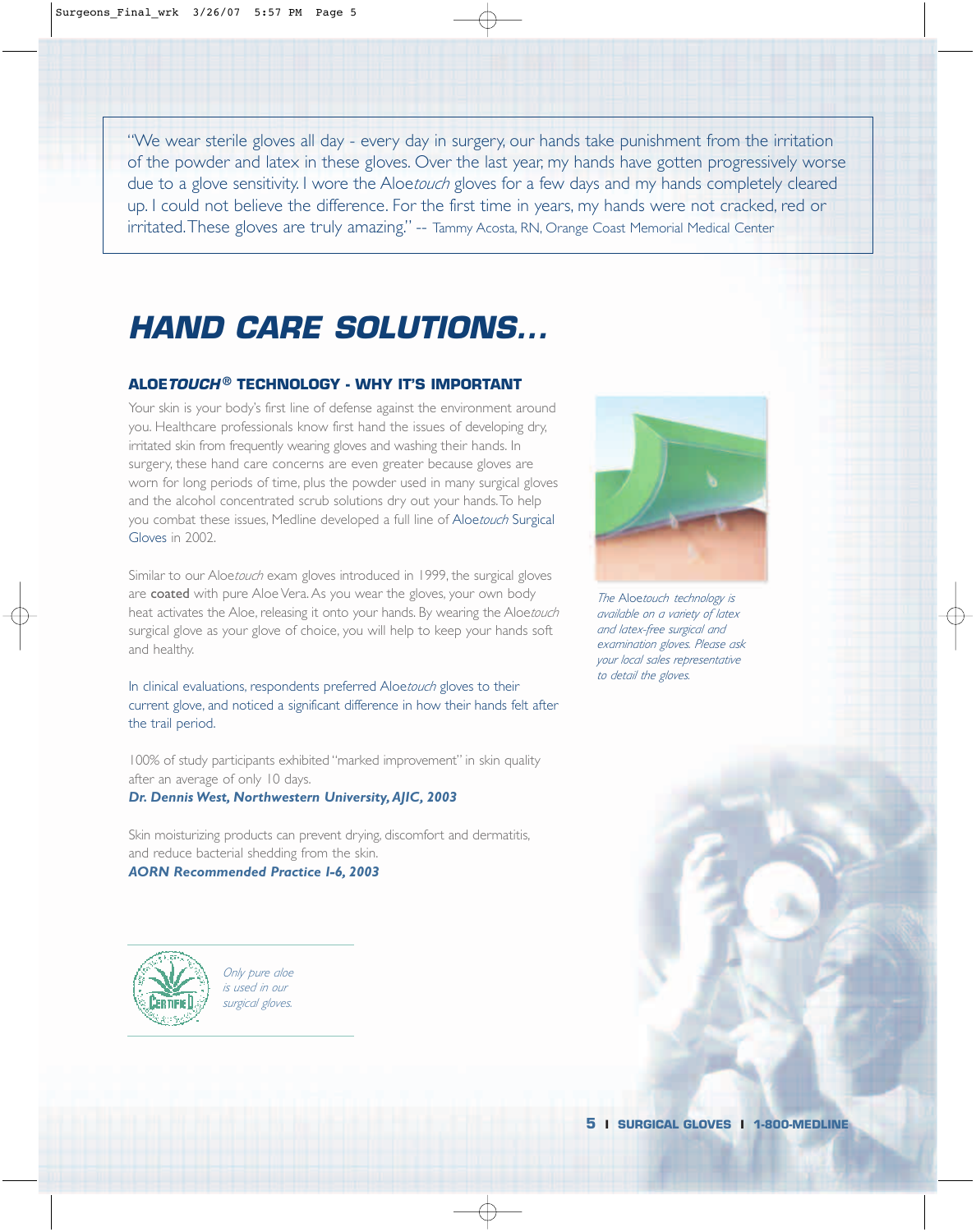

If you are like many healthcare facilities, eliminating pre-powdered surgical gloves in the O.R. is a top priority. Medline has a full range of powder-free gloves and the experience to help you achieve your goals. All of

Medline's powder-free gloves have a proprietary inner polymer coating which allows for easy donning and double gloving.

- Standard thickness glove perfect for all general procedures
- Inner coating of pure Aloe Vera helps moisturize and soothe dry, irritated hands.
- Low protein

### **ALOE TOUCH®:** With Aloetouch Technology

• Powder-free

- Reinforced beaded cuff
- to resist tearing
- 100% inspected
- Anti-rolldown cuff design

| <b>Item Number</b> | Size | <b>Item Number</b> | <b>Size</b> |
|--------------------|------|--------------------|-------------|
| MDS206055          | 55   | MDS206075          | /5          |
| MDS206060          | 61   | MDS206080          | 8()         |
| MDS206065          | 65   | MDS206085          | 85          |
| MDS206070          |      | MDS206090          | 9 N         |

**Packaging:** 50 pairs/box, 4 boxes/case, 200 pairs/case *Note: To order by the box, simply add a "Z" to the end of the item number.*

### **ALOE TOUCH<sup>®</sup> NATURAL:** With Aloetouch Technology

- Standard thickness glove perfect for all general procedures
- Inner coating of Aloe Vera helps
- moisturize and soothe dry, irritated hands
- Low protein
- Powder-free

- Reinforced beaded cuff
- to resist tearing
- Lightly textured grip
- 100% inspected
- Anti-rolldown cuff design

| <b>Item Number</b> | <b>Size</b> | <b>Item Number Size</b> |     |
|--------------------|-------------|-------------------------|-----|
| MDS205055          | 5.5         | MDS205075               | / 5 |
| MDS205060          | 6()         | MDS205080               | 80  |
| MDS205065          | 6.5         | MDS205085               | 85  |
| MDS205070          | ( )         | MDS205090               | 91  |

**Packaging:** 50 pairs/box, 4 boxes/case, 200 pairs/case *Note: To order by the box, simply add a "Z" to the end of the item number.*

### **ALOE TOUCH<sup>®</sup> MICRO:** With Aloetouch Technology

- 20% thinner in the fingertip for enhanced sensitivity
- Inner coating of Aloe Vera helps moisturize and soothe dry, irritated hands
- Low protein
- Powder-free

| <b>Item Number</b> | <b>Size</b> | <b>Item Number Size</b> |     |
|--------------------|-------------|-------------------------|-----|
| MDS204055          | 5.5         | MDS204075               | /5  |
| MDS204060          | 6()         | MDS204080               | R() |
| MDS204065          | 66          | MDS204085               | ЯЬ  |
| MDS204070          | $($ $($ $)$ | MDS204090               |     |

Packaging: 50 pairs/box, 4 boxes/case, 200 pairs/case *Note: To order by the box, simply add a "Z" to the end of the item number.*

### **6 I SURGICAL GLOVES I 1-800-MEDLINE**

- Reinforced beaded cuff
- to resist tearing
- Soft green color
- 100% inspected
- Anti-rolldown cuff design



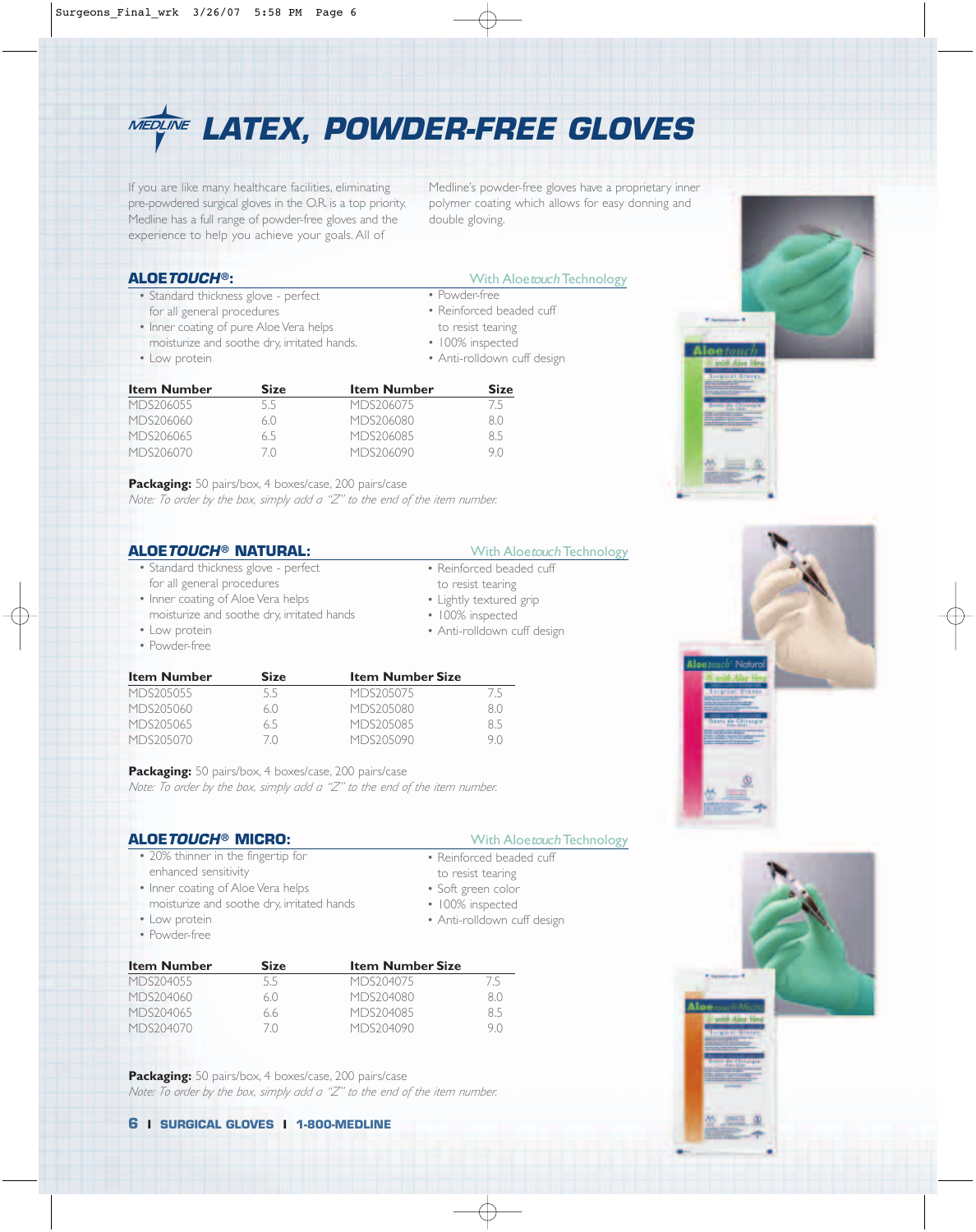## **MEDLINE SURGICAL GLOVES**

### **EUDERMIC®:**

- Brown color
- Low protein
- Powder-free
- Beaded cuff
- Unique reinforced cuff to resist tearing
- 100% inspected
- Anti-rolldown cuff design

| <b>Item Number</b> | <b>Size</b> | <b>Item Number</b> | <b>Size</b> |  |
|--------------------|-------------|--------------------|-------------|--|
| 376055             | 5.5         | 376075             | 75          |  |
| 376060             | 6()         | 376080             | 80          |  |
| 376065             | 6.5         | 376085             | 85          |  |
| 376070             |             | 376090             |             |  |

**Packaging:** 50 pairs/box, 4 boxes/case, 200 pairs/case *Note: To order by the box, simply add a "Z" to the end of the item number.*



### **EUDERMIC® ORTHO:**

- 20% thicker than standard surgical glove for more protection and durability
- Brown color
- Low protein
- Aggressive grip
- Beaded cuff
- Unique reinforced
- cuff to resist tearing
- 100% inspected
- Anti-rolldown cuff design

| <b>Item Number</b> | <b>Size</b> | <b>Item Number</b> | <b>Size</b> |
|--------------------|-------------|--------------------|-------------|
| 376960             | 6()         | 376975             | 75          |
| 376965             | 6.5         | 376980             | 80          |
| 376970             | 7Λ          | 376985             | 85          |
|                    |             | 376990             | 9 N         |

**Packaging:** 25 pairs/box, 4 boxes/case, 100 pairs/case *Note: To order by the box, simply add a "Z" to the end of the item number.* Eudermic Ortho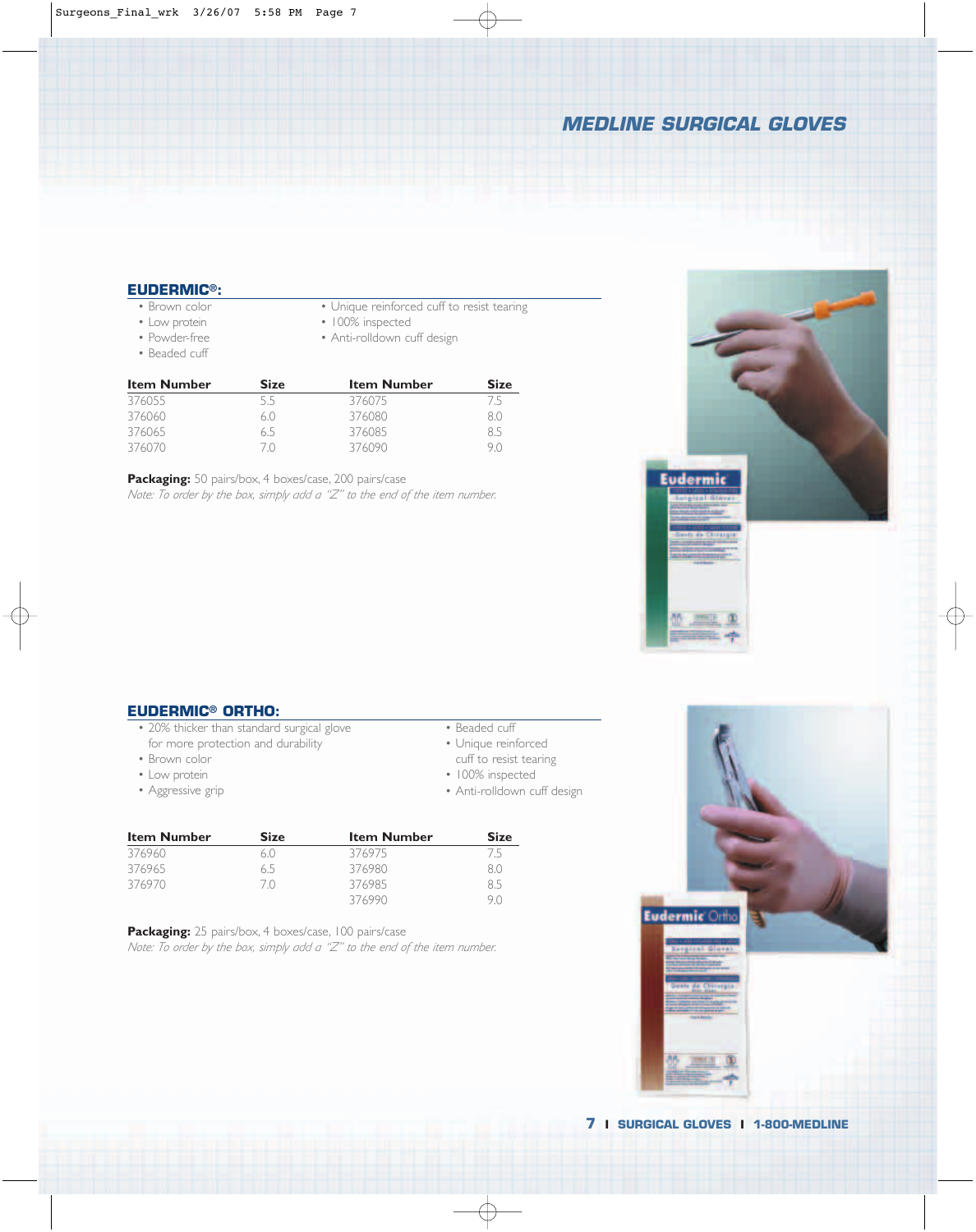**MEDLINE LATEX, POWDER-FREE GLOVES** 

### **TRIUMPH:**

- Standard thickness glove that can be used alone or as an outer glove when double gloving (over Aloe*touch*)
- Smooth outer surface
- Low protein
- Powder-free
- Beaded cuff
- Unique reinforced cuff to resist tearing
- 100% inspected
- Anti-rolldown cuff design

| <b>Item Number</b> | Size | <b>Item Number</b> | <b>Size</b> |
|--------------------|------|--------------------|-------------|
| MDS108055          | 55   | MDS108075          | /5          |
| MDS108060          | 6()  | MDS108080          | 80          |
| MDS108065          | 65   | MDS108085          | 85          |
| MDS108070          |      | MDS108090          | 9 N         |

Packaging: 50 pairs/box, 4 boxes/case, 200 pairs/case *Note: To order by the box, simply add a "Z" to the end of the item number.*



### **TRIUMPH LT:**

- Standard thickness glove that can be used alone or as an outer glove when double gloving (over Aloe*touch*)
- Lightly textured (LT) grip
- Low protein
- Powder-free

| seaded c |  |
|----------|--|
|          |  |

- Unique reinforced
- cuff to resist tearing
- 100% inspected
- Anti-rolldown cuff design

| <b>Item Number</b> | <b>Size</b> | <b>Item Number</b> | <b>Size</b> |
|--------------------|-------------|--------------------|-------------|
| MDS1080551T        | 55          | MDS1080751T        | 75          |
| MDS1080601T        | 6(1)        | MDS108080LT        | 80          |
| MDS1080651T        | 65          | MDS1080851T        | 85          |
| MDS 1080701 T      |             | MDS108090LT        | 9 N         |

**Packaging:** 50 pairs/box, 4 boxes/case, 200 pairs/case *Note: To order by the box, simply add a "Z" to the end of the item number.*

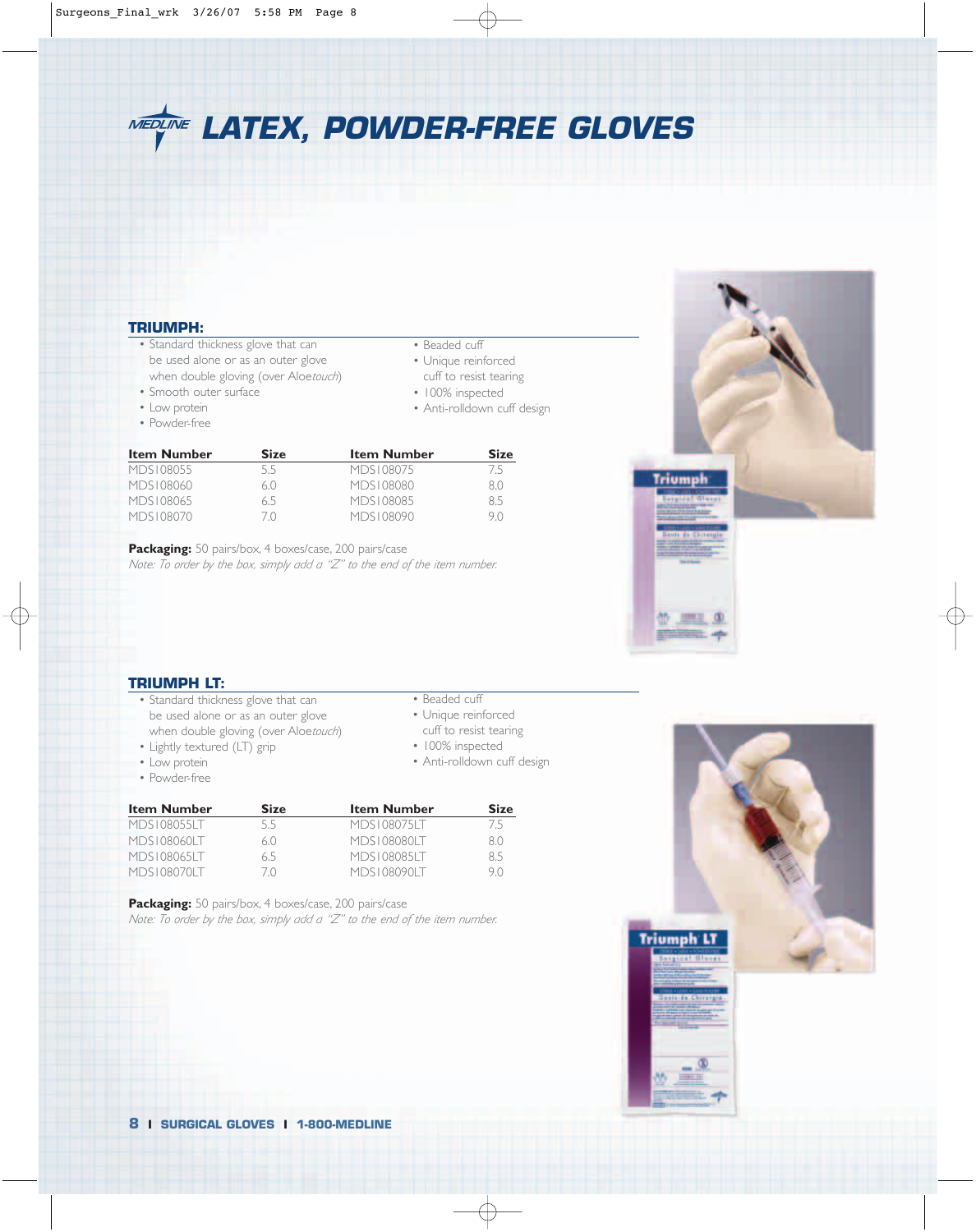## **MEDLINE SURGICAL GLOVES**

### **RADION-X® RADIATION PROTECTION:**

- Sterile, lead-free and environmentally responsible.
- Powder-free to eliminate powder-related complications.
- Unique khaki color minimizes eye strain in the O.R.
- Micro roughened surface for enhanced tactile sensitivity.
- Beaded cuff allows for easy donning and helps to prevent rolldown.

What is a radiation protection glove? Single-use, sterile gloves designed to protect the user's hands during procedures where dangerous ionizing radiation is present from the C-Arm and other X-ray machines. Why are they necessary? Radiation exposure is dangerous and accumulative. Normal surgical gloves offer little to no protection against radiation. What procedures would require radiation protection gloves? Diagnostic

Heart Catheterizations, Coronary Angioplasties, Angiocardiography, Urology, Orthopedic Surgery, Anesthesiology/Pain Management

| <b>Item Number</b> | <b>Size</b> | <b>Item Number</b> | <b>Size</b> |
|--------------------|-------------|--------------------|-------------|
| 377365             | 65          | 377380             | 80          |
| 377370             | 70.         | 377385             | 8.5         |
| 377375             | 75          | 377390             | 90          |

**Packaging:** 10 pairs/box, 2 boxes/case, 20 pairs/case

*Note: To order by the box, simply add a "Z" to the end of the item number.*

### The glove will meet or exceed the following attenuation readings:

| <b>Direct Beam</b>  | <b>Attenuation</b> | <b>Lead Equivalence</b> |  |  |  |
|---------------------|--------------------|-------------------------|--|--|--|
| <b>Energy Level</b> |                    | Value, mm Pb            |  |  |  |
| 60kVp HVL 2.3mm AL  | 59%                | At 80kVp, 0.15mm        |  |  |  |
| 80kVp HVL 3.3mm AL  | 49%                | Cu Filter up to 0.044   |  |  |  |
| 100kVp HVL 4.3mm AL | 42%                |                         |  |  |  |





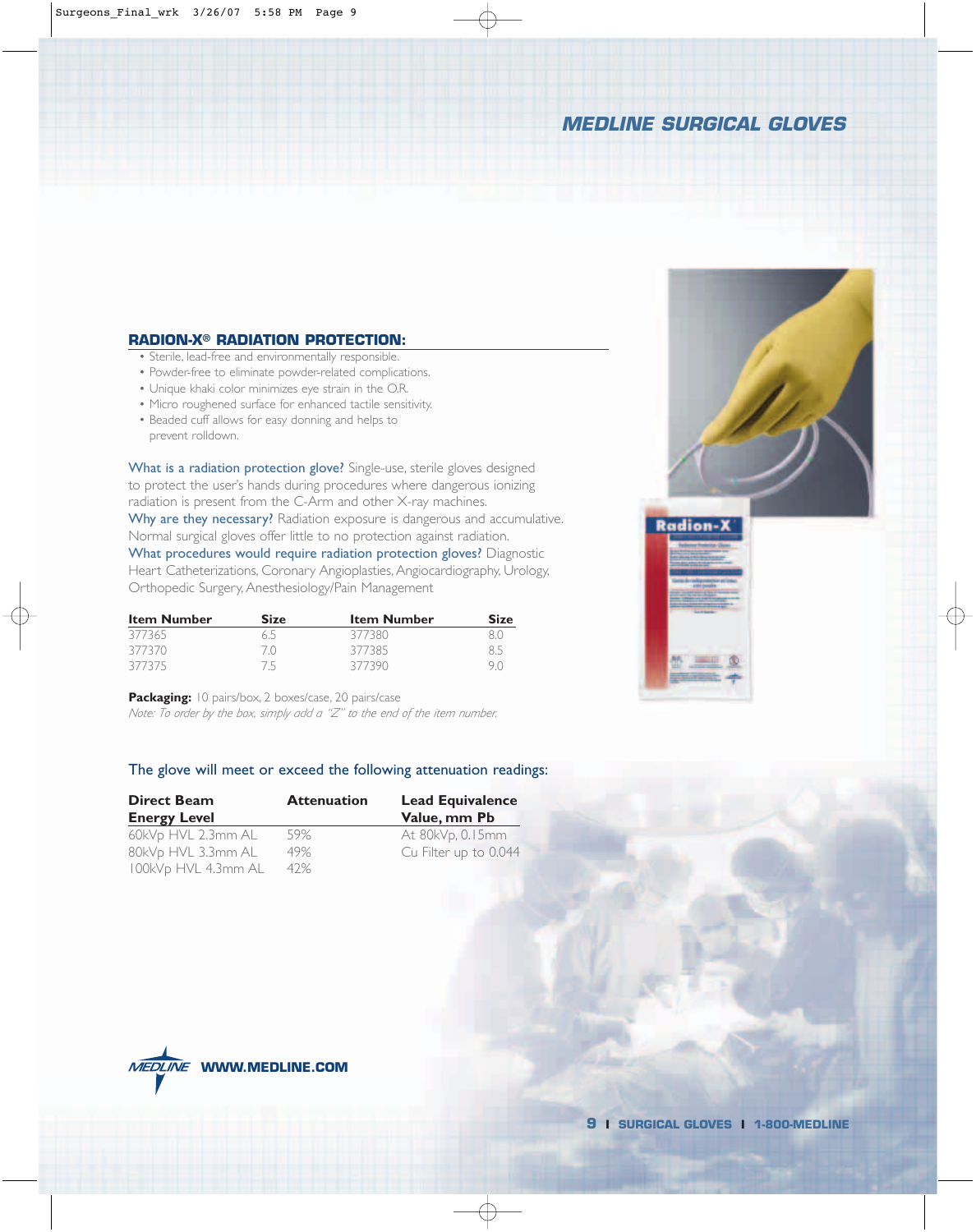

There's nothing "standard" about our O.R. Classic brand latex, powdered surgical gloves. These quality, cost effective gloves have been the powdered glove of choice in many operating rooms for well over a decade.

### **O.R. CLASSIC:**

- Standard thickness glove perfect for all general procedures
- Lightly powdered
- Proprietary rinsing system to reduce latex allergens and proteins
- Lightly textured grip
- Beaded cuff
- Unique reinforced cuff
- to resist tearing
- 100% inspected

| <b>Item Number</b> | <b>Size</b> | <b>Item Number</b> | <b>Size</b> |
|--------------------|-------------|--------------------|-------------|
| MDS104055          | 55          | MDS104075          | /5          |
| MDS104060          | 6()         | MDS104080          | 8.0         |
| MDS104065          | 65          | MDS104085          | 8.5         |
| MDS104070          | 7 N         | MDS104090          | 9 N         |

Packaging: 40 pairs/box, 4 boxes/case, 160 pairs/case *Note: To order by the box, simply add a "Z" to the end of the item number.*



**For more information on Medline Surgical Gloves, call 1-800-MEDLINE or email us at glovedivision@medline.com, or contact your local Medline sales representative.**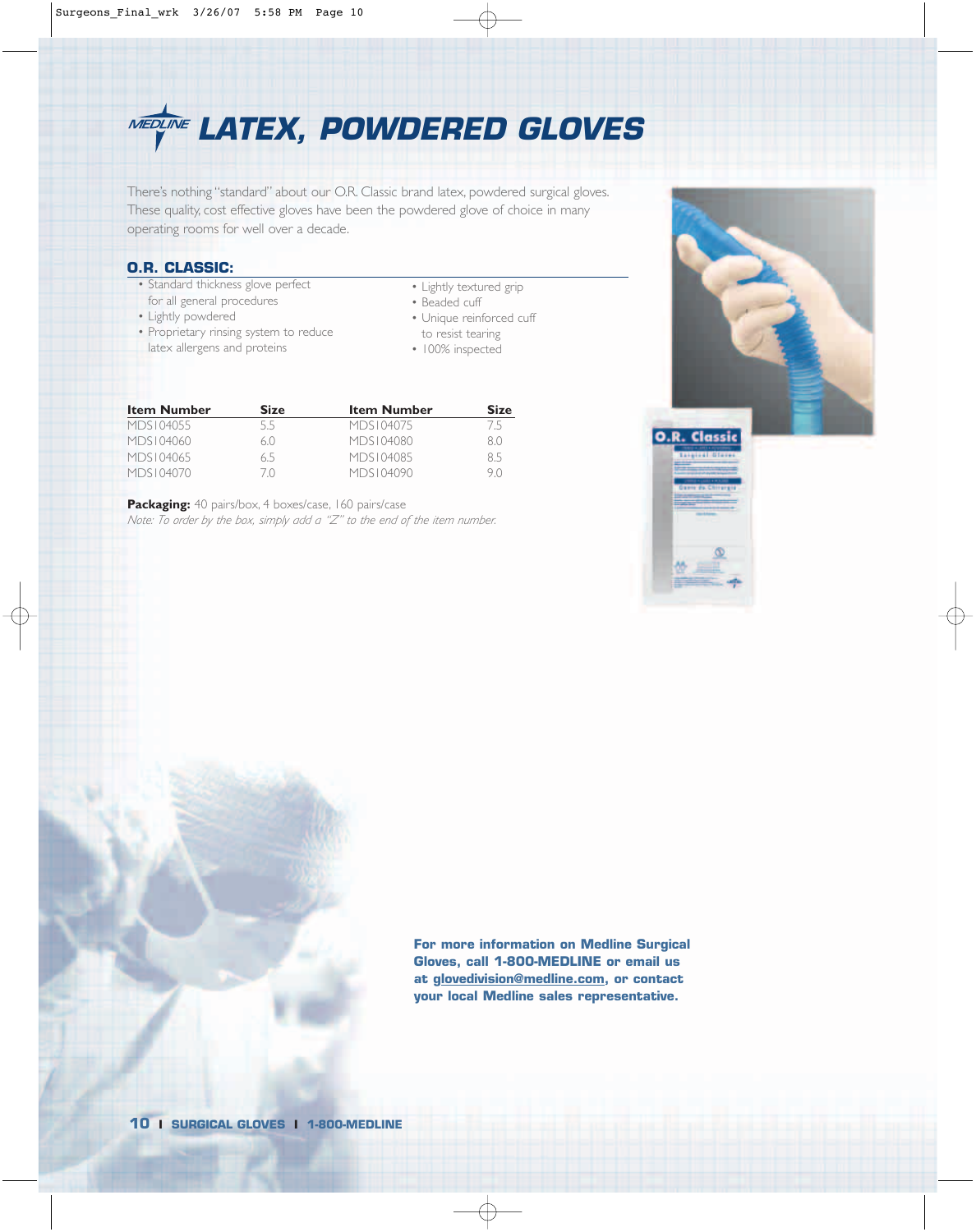# **SURGICAL GLOVE QUICK REFERENCE GUIDE**

|                            | Glove                               | Catalog<br><b>Numbers</b> | <b>Material</b> | <b>Beaded</b><br>Cuff | Powder    | Grip                | Color        | Length | <b>Average Single</b><br><b>Wall Fingertip</b><br><b>Thickness</b> | Unit of<br><b>Measure</b> |
|----------------------------|-------------------------------------|---------------------------|-----------------|-----------------------|-----------|---------------------|--------------|--------|--------------------------------------------------------------------|---------------------------|
| LATEX,<br>POWDER-FREE      | Aloetouch                           | MDS206055-90              | Latex           | Yes                   | No        | Smooth              | Soft Green   | 11.8"  | 9 mil                                                              | 50 pr/bx, 4 bx/cs         |
|                            | Aloetouch Natural                   | MDS205055-90              | Latex           | Yes                   | <b>No</b> | Lightly<br>Textured | White        | 11.8"  | 9 mil                                                              | 50 pr/bx, 4 bx/cs         |
|                            | <b>Fudermic</b>                     | 376055-90                 | Latex           | Yes                   | <b>No</b> | Bisque              | Soft Brown   | 11.8"  | 9 mil                                                              | 50 pr/bx, 4 bx/cs         |
|                            | Triumph                             | MDS108055-90              | Latex           | Yes                   | <b>No</b> | Smooth              | <b>White</b> | 11.8"  | 9 mil                                                              | 50 pr/bx, 4 bx/cs         |
|                            | Triumph LT                          | MDS108055LT-90LT          | Latex           | Yes                   | <b>No</b> | Lightly<br>Textured | White        | 11.8"  | 9 mil                                                              | 50 pr/bx, 4 bx/cs         |
| LATEX,<br>POWDER-FREE      | Eudermic Ortho                      | 376955-90                 | Latex           | Yes                   | <b>No</b> | Bisque              | Soft Brown   | 11.8"  | $12.5$ mil                                                         | 25 pr/bx, 4 bx/cs         |
| <b>SPECIALTY</b>           | Algetouch Micro                     | MDS204055-90              | Latex           | Yes                   | No        | <b>Bisque</b>       | Soft Green   | 11.8"  | 7 mil                                                              | 50 pr/bx, 4 bx/cs         |
|                            | Radion-X<br>Radiation<br>Protection | 377365-90                 | Latex           | Yes                   | <b>No</b> | Textured            | Khaki        | 11.8"  | $11.5$ mil                                                         | 10 pr/bx, 2 bx/cs         |
| LATEX-FREE,<br>POWDER-FREE | Sensicare<br>with Aloe              | 377055-90                 | Polyisoprene    | Yes                   | <b>No</b> | Smooth              | <b>White</b> | 11.8"  | $10$ mil                                                           | 25 pr/bx, 4 bx/cs         |
|                            | Sensicare Green<br>with Aloe        | MDS208055-90              | Polyisoprene    | Yes                   | <b>No</b> | Lightly<br>Textured | Soft Green   | 11.8"  | 8.5 mil                                                            | 25 pr/bx, 4 bx/cs         |
|                            | Neolon 2G                           | MDS207055-90              | Neoprene        | Yes                   | <b>No</b> | Lightly<br>Textured | Soft Brown   | 11.8"  | 9 mil                                                              | 25 pr/bx, 4 bx/cs         |
| <b>LATEX, POWDER</b>       | O.R. Classic                        | MDS104055-90              | Latex           | Yes                   | Yes       | Lightly<br>Textured | White        | 11.8"  | 9 mil                                                              | 40 pr/bx, 4 bx/cs         |

║║║ NO POSTAGE NECESSARY IF MAILED IN THE UNITED STATES **BUSINESS REPLY MAIL**<br>FIRST CLASS MAIL PERMIT NO. 13 MUNDELEIN, IL **FIRST CLASS MAIL POSTAGE WILL BE PAID BY ADDRESSEE MEDLINE ATTN: MARKETING DEPARTMENT ONE MEDLINE PLACE MUNDELEIN, IL 60060-4486**

hlialladhadlabahhahhanhallahhl